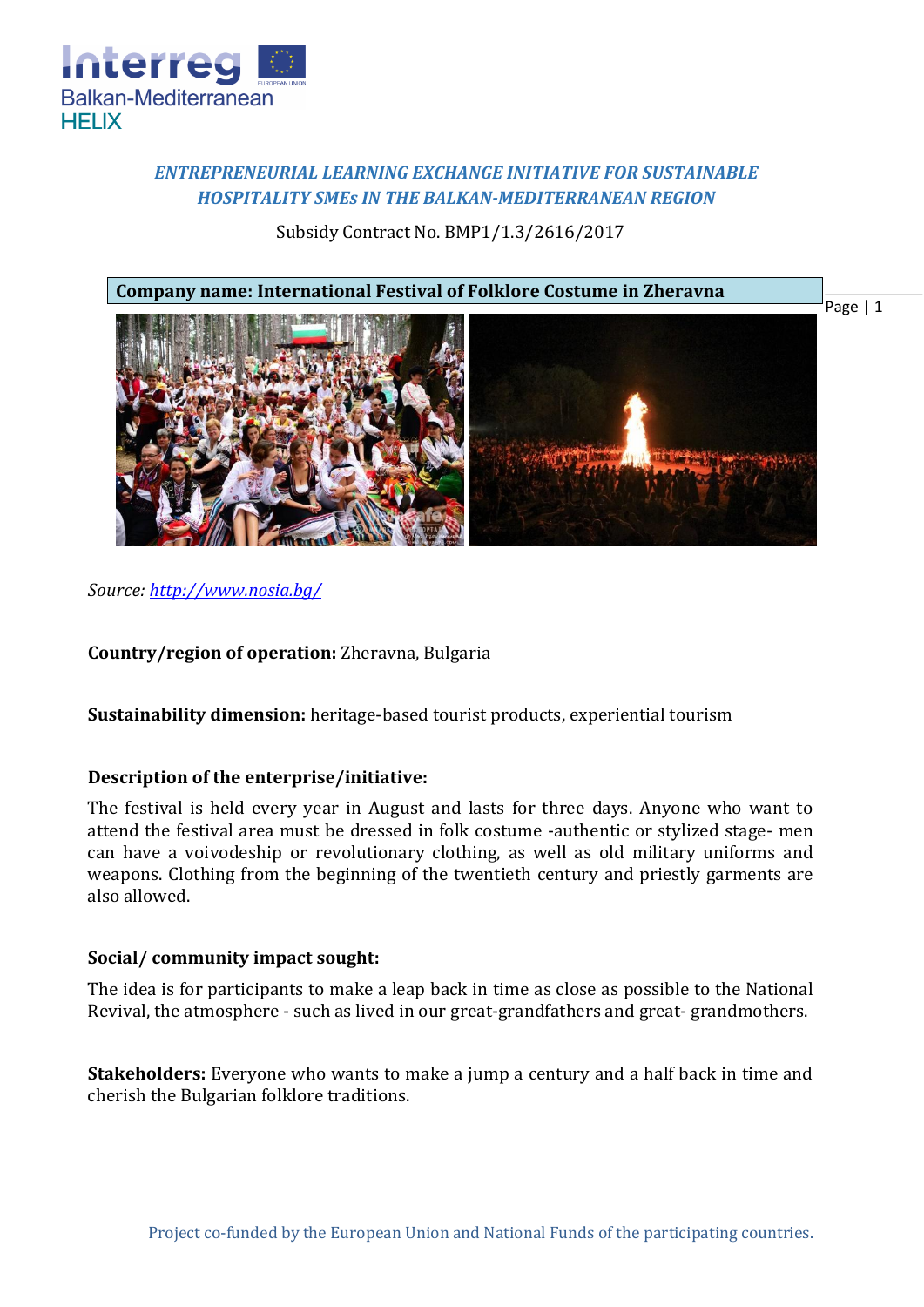

## **Approach applied:**

three days a year to put on a Bulgarian costume and make a jump a century and a half back page | 2 After Hristo Yves. Dimitrov - producer, choreographer and director of the National Folklore Ensemble "Bulgare" organizes his wedding with the folk singer Albena Veskova in an ancient Bulgarian custom with 400 guests dressed in Bulgarian folk costumes, a wide positive echo is observed in the whole country. This motivated the founder of Bulgare, with the help of supporters, to organize a much larger event, allowing everybody for at least in time. Thus, the idea of an international folklore costume festival is realized, which is a kind of defile of Bulgarian and foreign folk costumes, combined with entertainment in an authentic atmosphere and the obligatory personal participation of every visitor.

#### **Innovation applied:**

The festival is the largest event of this kind in Bulgaria and the only place with such rules, the most important one of which is that the visitors are allowed to wear only folklore costumes. The use of cameras and mobile phones is forbidden on the territory of the festival. Photographs are made by accredited professional photographers, and after the festival are available online. Modern watches and sunglasses, modern bags, suitcases, backpacks, hats, scarfs etc. are also prohibited. Pets are not allowed as well as the use of baby carts. The ban on items of modern life is management innovation that is necessary in order to give the fullest possible authenticity of the experience.

### **Social impact and business results achieved:**

Since 2008 the festival welcomes more and more visitors each year. While in 2008 the participants were 800, since 2013 the event is attended by more than 15000 people each year. As a result the number of people willing to participate is bigger than the availability for accommodation in Zheravna and the villages around. The local people share that the interest for the destination has never been so high and people from around the world are now visiting the region. Therefore, the success of the festival contributes and results in increased capacity of the hospitality sector in the region.

### **Financial situation / sustainability of the business model:**

The sustainability of the business model is ensured by the strict rules the visitors follow. With the help of donors and sponsors as well through the taxes paid by participants, the economic sustainability of the initiative is also secured.

**Key success factors:** Innovation, strict rules

**Challenges and problems:** Even though a lot of people camp in tents or use campers and since 2008 a lot of new guest houses were being opened in the village, still the biggest problem and challenge that deters even more people to participate is the insufficient number of places for accommodation around.